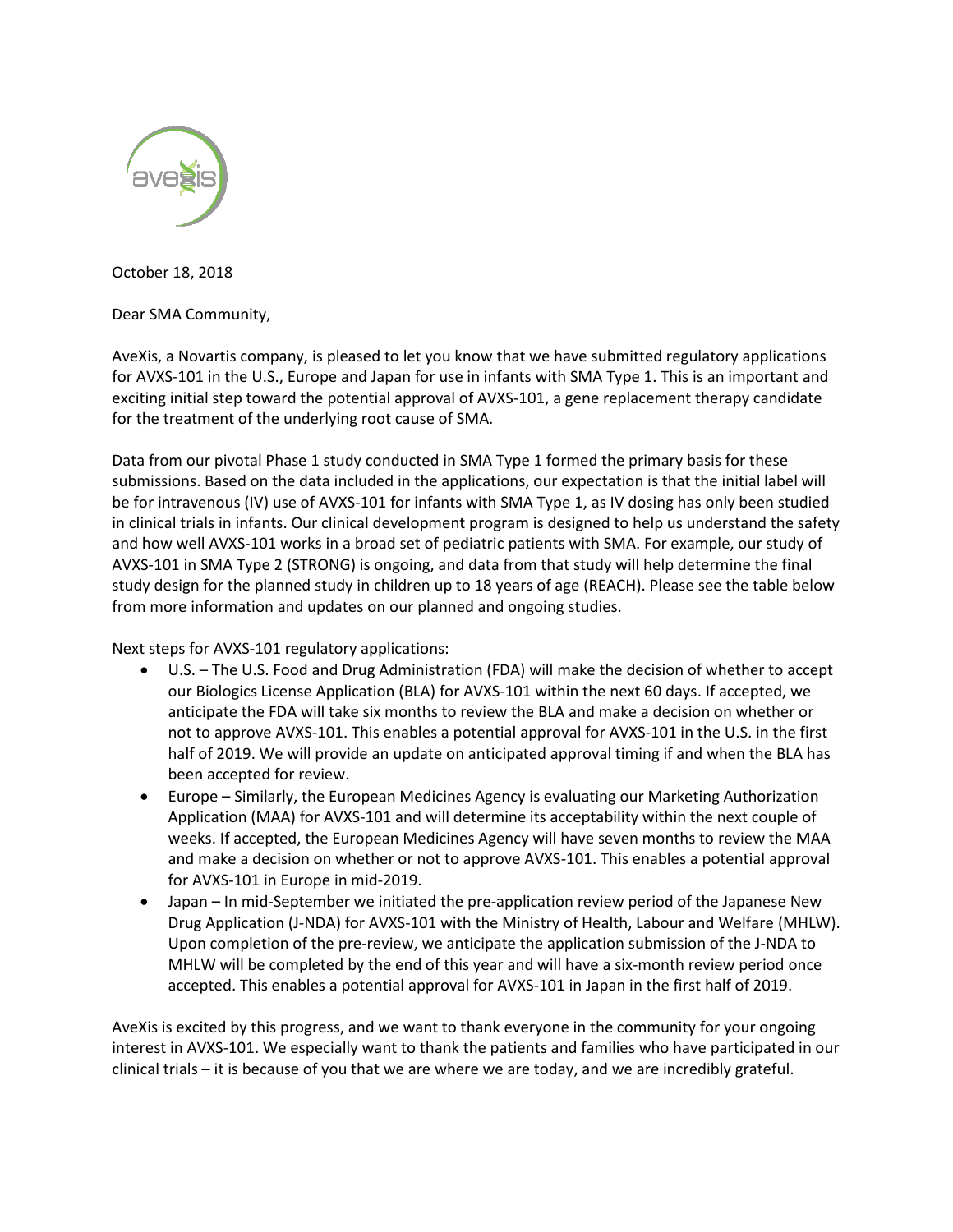We look forward to continuing to keep you updated. In the meantime, if you have any questions please contact us at [medinfo@avexis.com.](mailto:medinfo@avexis.com)

Sincerely,

The AveXis Team

### **Frequently Asked Questions**

\_\_\_\_\_\_\_\_\_\_\_\_\_\_\_\_\_\_\_\_\_\_\_

### **1. When will AVXS-101 be approved by the FDA?**

- We are pleased to have submitted a Biologics License Application (BLA) to the U.S. Food and Drug Administration (FDA). The FDA will make the decision of whether to accept the BLA for review within the next 60 days. If accepted, we anticipate the FDA will take six months to review the BLA and make a decision on whether or not to approve AVXS-101.
- This enables a potential approval of AVXS-101 in the U.S. in the first half of 2019. We will provide an update on anticipated timing if and when the BLA has been accepted for review.

# **2. What is a BLA? What does it mean for a BLA to be "accepted"?**

- A Biologics License Application (BLA) is a request to the FDA for permission to market a biologic product in the U.S. The application includes specific information about the product, including pre-clinical and clinical data and manufacturing information.
- The FDA first does a cursory review to ensure the BLA submission package is complete and contains all of the appropriate information. At that time, they "accept" the file and the review period begins.

# **3. If AVXS-101 is approved by the FDA, who will be eligible to receive it?**

- The pivotal Phase 1 study in SMA Type 1 formed the primary basis for the BLA submission. Based on the data included in the application, our expectation is that the initial label will be for intravenous use of AVXS-101 for infants with SMA Type 1.
- Our clinical development program is designed to help us understand the safety and how well AVXS-101 works in a broad set of pediatric patients with SMA. See table below from more information and updates on those studies.

# **4. What is the latest update from the clinical development program?**

- AveXis is pleased with the advances we have made in our clinical development program for AVXS-101. Recently both the Phase 1 STRONG trial in SMA Type 2 and Phase 3 STR1VE trial in Type 1 were fully enrolled. Additionally, the Phase 3 STR1VE-EU trial was initiated in Europe.
- Please see the chart below for more details on the clinical development program.

# **5. When will updated clinical trial data be announced?**

 We expect to have robust data from our AVXS-101 clinical development program at the American Academy of Neurology annual meeting in early May 2019, including from the Phase 1 STRONG study in SMA Type 2, Phase 3 STR1VE study in SMA Type 1, as well as data from our study of pre-symptomatic SMA patients known as SPR1NT.

# **6. Are you planning to seek approval of AVXS-101 in other regions?**

 Yes, we are currently working with the health authorities of several additional countries to understand their requirements for filing a new drug application. These health